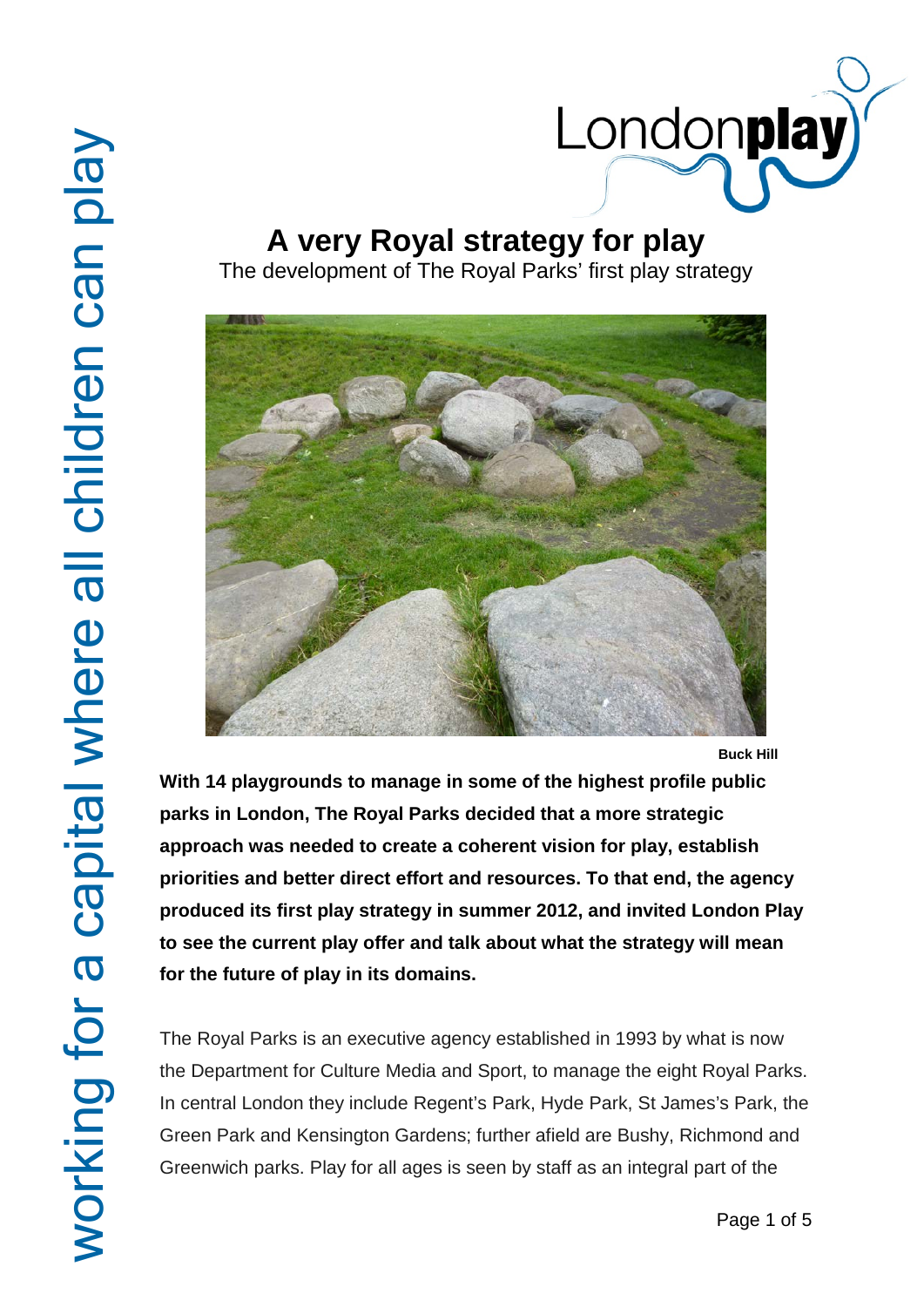offer and has been the subject of an intensified focus since the Diana, Princess of Wales, Memorial Playground opened in Kensington Gardens in 2000.

The playgrounds in the central London parks in particular are very popular and can become crowded during peak times. So ensuring that the 'play value' of the equipment is maximised is a key aim for the agency, and is reflected in the strategy. This means ensuring that each play feature can be used in a variety of imaginative ways, and that many children can use it at one time.

First stop on the playground tour was in St James's Park. Although installed around 15 years ago (1995), head of landscape Ruth Holmes said that it demonstrates the principles that The Royal Parks is aiming for. Organic in its design and crafted largely from natural materials, features have been chosen for their high play value – plenty of sand, rocks to balance and jump from, deep bark mulch, and even an escargatoire of wooden snails (yes that really is the collective noun!) to climb on or adopt as characters in a play. It also has swings, which although can only be used in one way and only one child at a time, are seen as a 'must have' playground item.



**St James' Park escargatoire of wooden snails**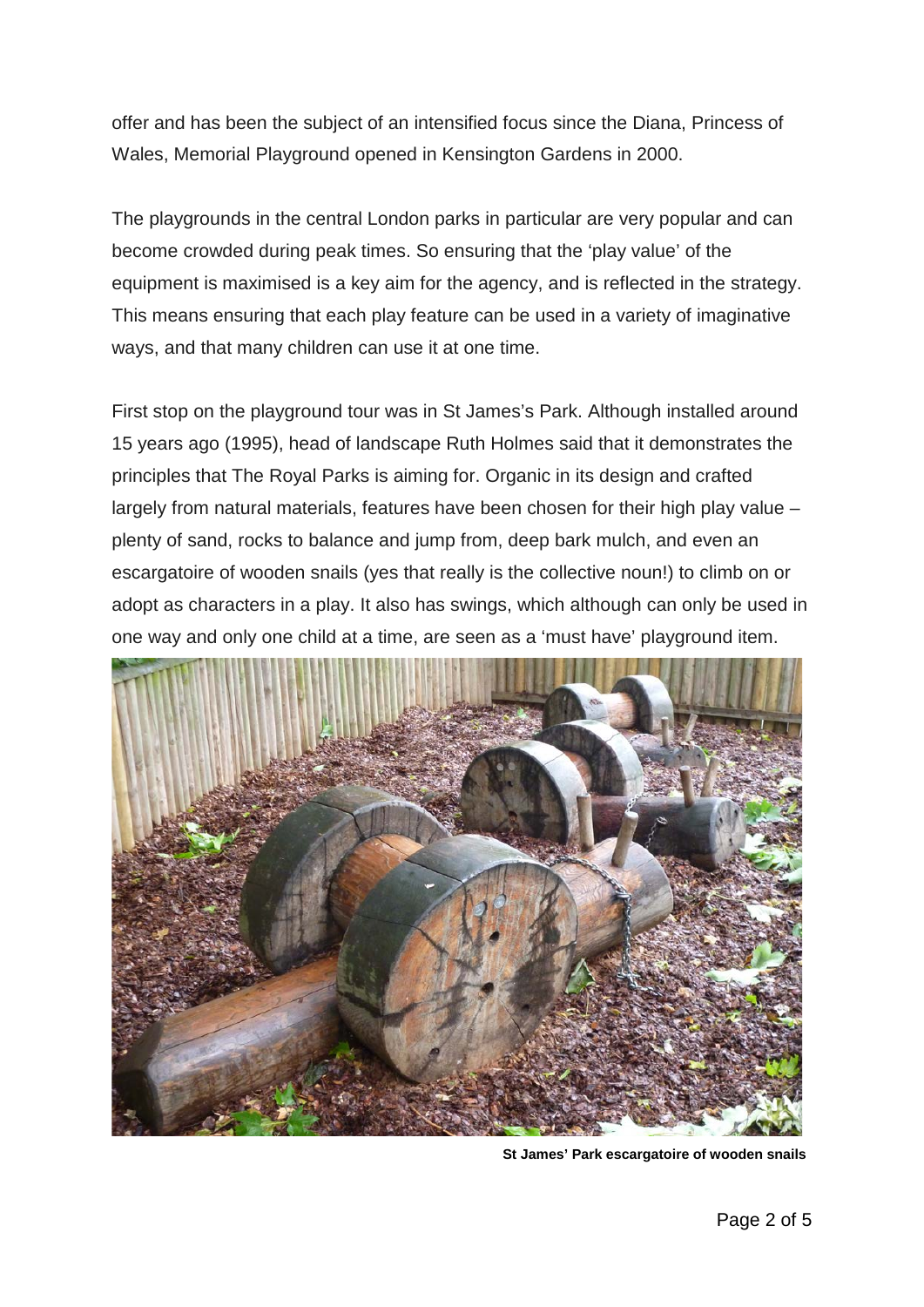It is also explicitly recognised in the strategy that play does not solely take place in designated playgrounds and can occur anywhere in a park. Encouraging and enticing children to play on their way to and from the so-called 'honeypot' playgrounds is another way of relieving the pressure. Three areas are listed in the strategy as 'playful spaces', including the delightful Diana Memorial Fountain and at Buck Hill in Kensington Gardens, a spiral of stones nestling among trees which creates an almost Neolithic ambience. But as the strategy states: "Play can and should happen in a series of networks, defined by the children themselves using elements, which may or may not have been put there with the purpose of attracting play."



 **The Diana Memorial Fountain – a designated 'playful space'**

Ruth explained that consultation with playground users, local residents and staff is crucial to the success of the strategy and its realisation in the parks. A play audit was carried out in the run up to the strategy's publication, involving staff in assessing the quality of each of the parks' playgrounds. Based on the information gathered, discussions were held with everyone from landscape maintenance contractors to directors of departments. This process helped instil the play ethos across the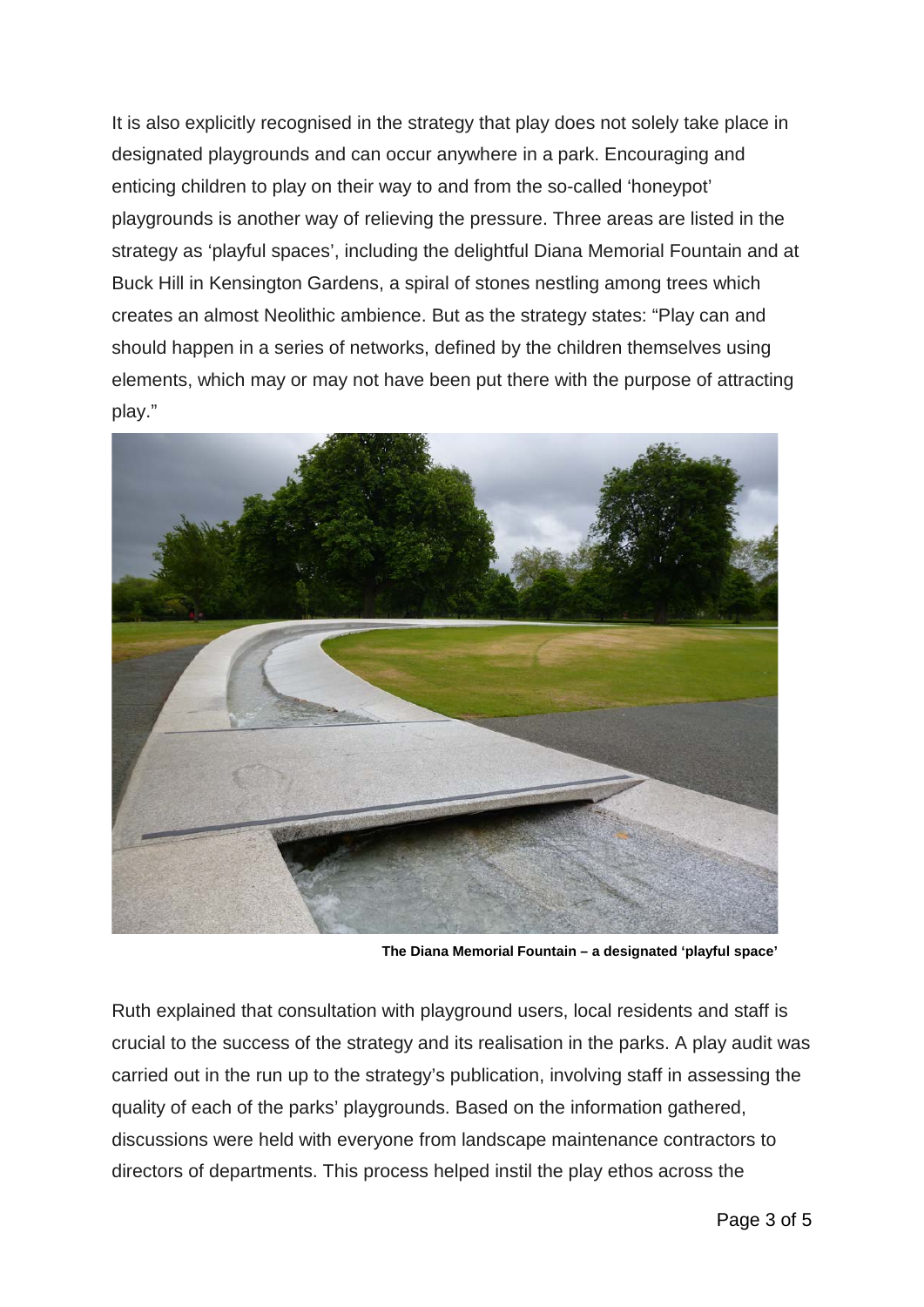organisation, so for example, said Ruth: "Some of the contractors responsible for removing leaves became aware of the play value that could be derived from actually leaving some of them in a pile in one corner of the playground. And the service commissioners would not see that as a sign that they had not done their job properly."



**Honeypot: The Diana Princess of Wales Memorial Playground**

In terms of consulting playground users, the St James's Park and the Diana, Princess of Wales Memorial playgrounds are unique in that they are predominantly used by visitors and do not have significant resident populations nearby – therefore demanding a different approach.

However, most of the other playgrounds are widely used by locals and the next one in line for upgrade at Victoria Tower Gardens, next to the Houses of Parliament is being used to push through a new style of consultation. Among others, The Royal Parks has been working with Pimlico School, a local nursery and an older people's